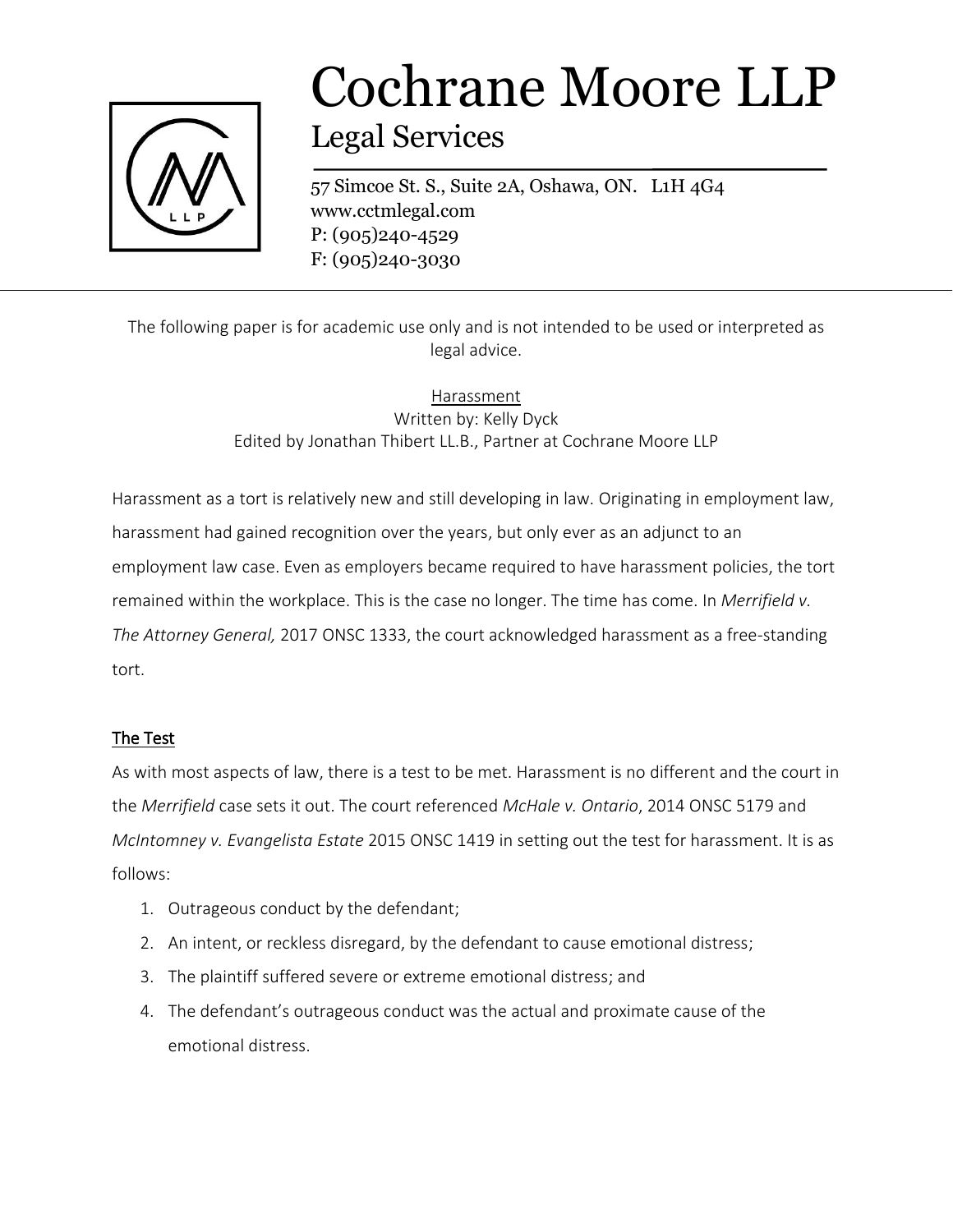#### 1) Outrageous Conduct

Immediately, the first question becomes what exactly does "outrageous" mean. The court in *Merrifield* helps to define outrageous by referencing various sources. Starting with the obvious, the court references *The Canadian Oxford Dictionary* in paragraph 720 defining 'outrageous' as follows: "1. Deeply shocking and unacceptable; 2. grossly cruel; 3. immoral, offensive; and 4. highly unusual or unconventional."

However, any worthy legal practitioner looks at a dictionary definition as just providing more words requiring definition. Knowing this, the court in *Merrifield* then went to cite case law examples to provide context, which, upon review, are quite critical to understanding what fulfills the first element.

The court first cited *Boucher v. Wal-Mart Canada Corp*., 2014 [ONCA](https://advance-lexis-com.dproxy.library.dc-uoit.ca/document/teaserdocument/?pdmfid=1505209&crid=451621e6-909b-427d-a228-8ed45d6a2cbb&pddocfullpath=%2Fshared%2Fdocument%2Fcases-ca%2Furn%3AcontentItem%3A5N23-MGF1-JX3N-B4G2-00000-00&pdteaserkey=h1&pdicsfeatureid=1517129&pditab=allpods&ecomp=5yLg&earg=sr0&prid=2a1d15e4-468f-4c93-9323-b8a97aa01b55) 419, 120 [O.R.](https://advance-lexis-com.dproxy.library.dc-uoit.ca/document/teaserdocument/?pdmfid=1505209&crid=451621e6-909b-427d-a228-8ed45d6a2cbb&pddocfullpath=%2Fshared%2Fdocument%2Fcases-ca%2Furn%3AcontentItem%3A5N23-MGF1-JX3N-B4G2-00000-00&pdteaserkey=h1&pdicsfeatureid=1517129&pditab=allpods&ecomp=5yLg&earg=sr0&prid=2a1d15e4-468f-4c93-9323-b8a97aa01b55) (3d) 481 where it was found that the plaintiff's supervisor "... belittled, humiliated and demeaned [Boucher] the plaintiff continuously and unrelentingly, often in front of co-workers, for nearly six months." This constituted outrageous conduct.

In paragraph 726, the court in *Merrifield* cited the trial judge in *Prinzo v. Baycrest Centre for Geriatric Care*, (2002), 2002 CanLII 45005 (ON CA), 60 O.R. (3d) 474 (C.A.) as saying the "acts of harassment by the employees of the defendant [Baycrest] were so extreme and insensitive that they constituted a reckless and wanton disregard for the health of the plaintiff". The court in *Prinzo* also stated that Baycrest's behaviour "may fairly be described as flagrant and outrageous, meeting the first element of the tort."

Now, these were only a couple examples and by no means inclusive to what grounds for harassment may be, but it does provide direction and context in how to interpret the facts of your own case to see if the circumstances fulfill the element.

## 2) Intent, or Reckless Disregard, to Cause Emotional Distress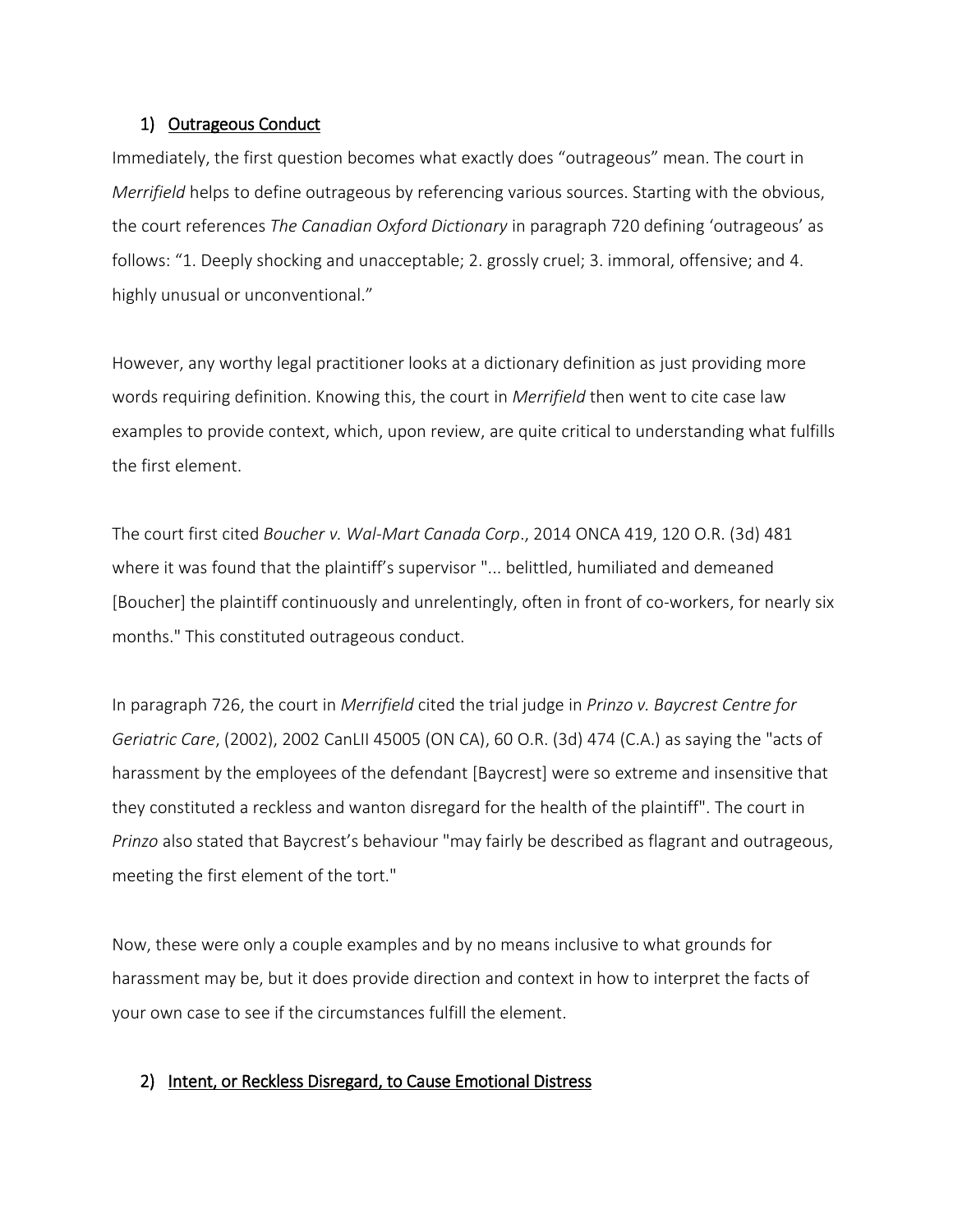As to the second element, the court in *Merrifield* cited *Prinzo*:

*"*The court stated at para. 61 that, 'for the conduct to be calculated to produce harm either the actor must desire to produce the consequences that follow, or the consequences must be known by the actor to be substantially certain to follow.' The court stated that Baycrest employees 'were well aware of the physical and emotional health of the plaintiff and would realize the detrimental effect their harassment would have had on the plaintiff and yet they persisted [in] such harassment with almost sadistic resolve.'"

Forgive the quotes within quotes. There is quite a bit of information in there, and paraphrasing runs the risk of leading one astray. Breaking it down, firstly we see that *Merrifield* took from *Prinzo* that the person in question intends to produce the harmful consequences. This was quite evident in *Prinzo* where the Baycrest employees would have been quite aware of the harm caused by their actions.

The second part of the above quote is a bit trickier. The "consequences must be known by the actor to be substantially certain to follow". What does this mean? Is harassment as a tort veering into negligence where a reasonable belief of consequences may fulfill the element?

Short answer: no.

#### Long answer:

The plaintiff in *Merrifield* relied on *Piresferreira v. Ayotte*, (2008), 2008 CanLII 67418 (ON SC), 72 C.C.E.L. (3d) 23. In paragraph 177 the court stated that "it was reasonably foreseeable to Ayotte that every aspect of this behaviour was likely to cause Piresferreira anxiety, stress and emotional upset." The court concluded that the conduct was "calculated to produce harm" even if the defendant did not intend for the harm actually suffered.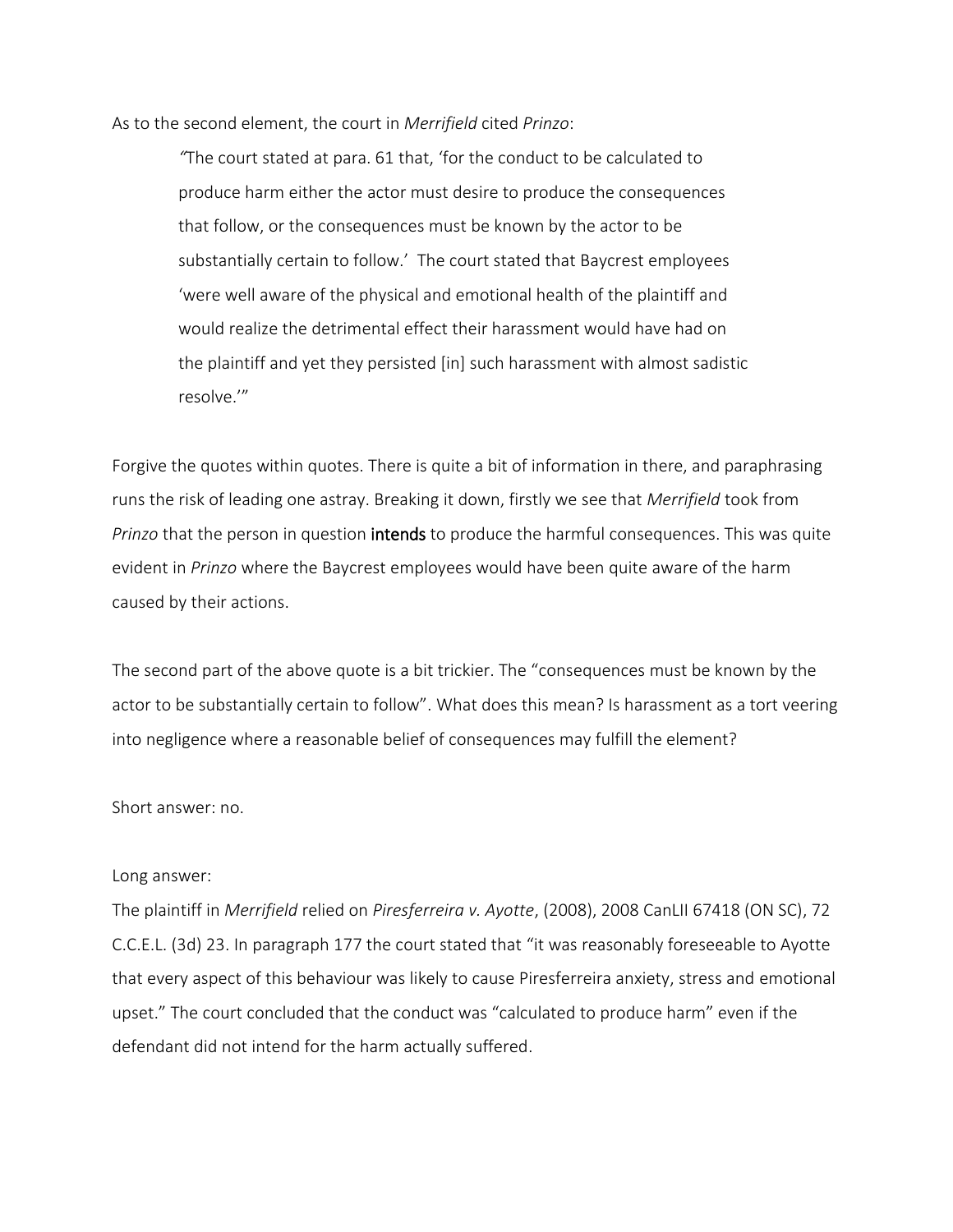What the plaintiff in *Merrifield* failed to note was that *Piresferreira v. Ayotte* was overturned on appeal in 2010. It is from that appeal decision that the salient points on this second element are derived.

The Court of Appeal draws attention to the distinction between an intentional tort and negligence. Noting the comments from the original trial judge that the defendant had "reckless disregard for Piresferreira's emotional well-being", the court felt this language did not maintain previous standards set in *Prinzo* and *Correia v. Canac Kitchens* (2008), 2008 ONCA 506 (CanLII), 91 O.R. (3d) 353, but rather appeared to lower the standard. Recklessness was being defined as the harm being "reasonably foreseeable" and the behaviour "likely to cause" said harm. This was a significant departure from the standard set by *Prinzo* where the "consequences must be known by the actor to be substantially certain to follow". The "reckless disregard" in *Prinzo* referred to an attitude towards the plaintiff's well-being and is not a reference to a more flippant disposition regarding a specific behaviour. This is a critical distinction in defining reckless in this context. In overturning the trial judge's decision, the Court of Appeal further defined the test discussing the difference between foreseeability (a result MAY follow) versus knowledge that a result is substantially certain to follow.

The treatment of the second element of the harassment test by the court in the *Piresferreira* appeal 2010 is best summed up in para 78 citing *Wilkinson v. Downton*: "it is no answer in law to say that more harm was done than was anticipated, for that is commonly the case with all wrongs." In other words, "the *extent* of the harm need not be anticipated, but the *kind* of harm must have been intended or known to be substantially certain to follow."

As law surrounding the tort of harassment develops, one must watch for further decisions surrounding the "reckless disregard" aspect of the second element. Case law will currently require one to prove specific intent and/or substantial certainty of harm. While not likely to change, interpretation of ambiguous terms can fluctuate as new laws take shape.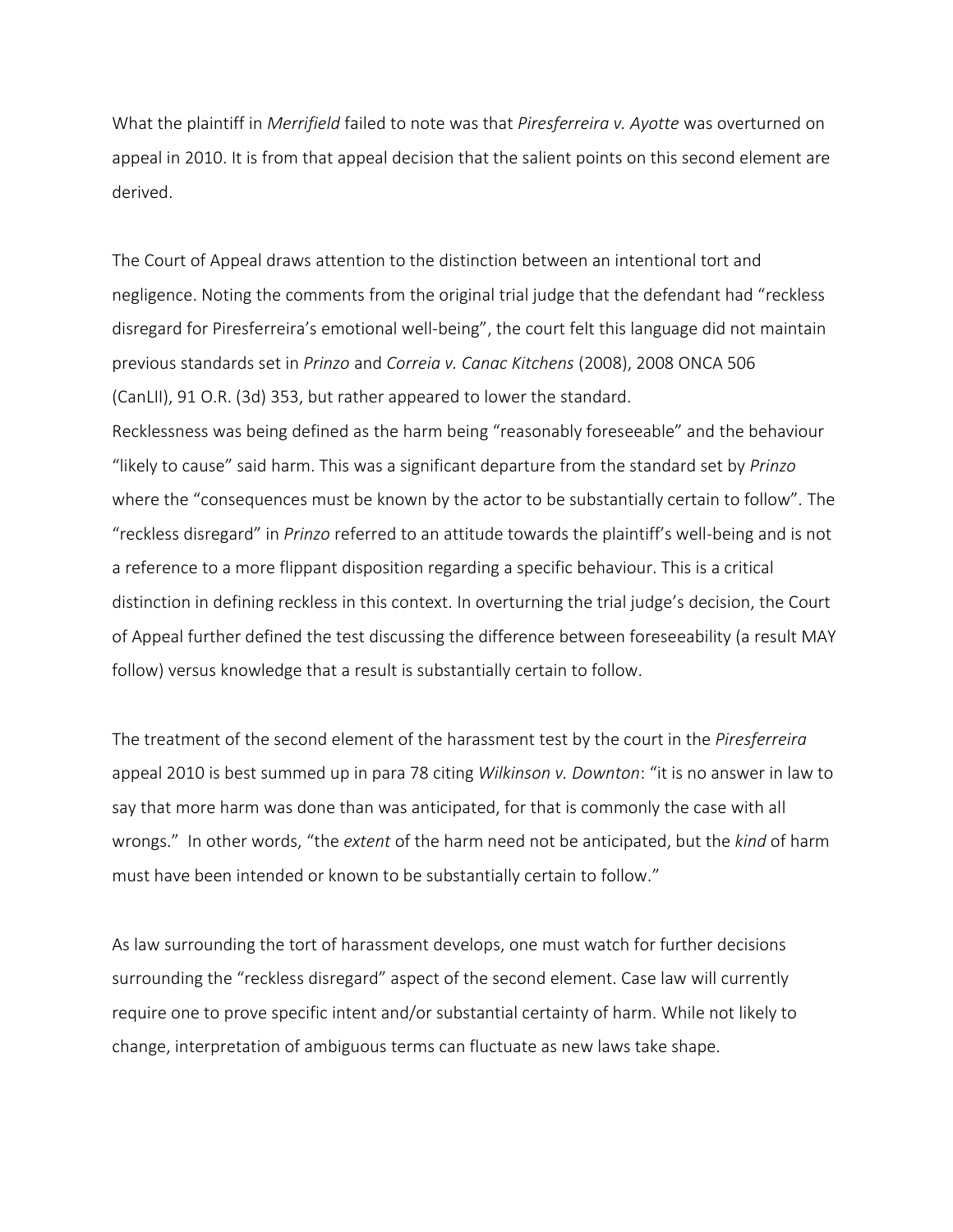#### 3) Severe or extreme emotional distress defined

To meet this element, the plaintiff must prove that they suffered severe or extreme emotional distress. Seems simple enough.

However, there are a couple important distinctions involved with this element:

1) The proving of said extreme emotional distress does not necessarily require proof of a visible or provable illness.

*Merrifield* cites *Mainland Sawmills Ltd. v. IWA-Canada, Local 1-3567 Society*, 2006 BCSC 1195 (CanLII), 41 C.C.L.T. (3d) 52 quoting *Graves* to define emotional distress in that it is "such substantial quantity or enduring quality that no reasonable person in a civilized society should be expected to endure it".

2) Paragraph 697 states clearly that a person is NOT required to provide medical evidence in order to prove the suffering.

The factors here are important and warrant repeating. In summation, one must prove severe or extreme emotional distress, HOWEVER, one is NOT required to demonstrate a provable illness NOR is one required to submit medical evidence as part of their proof.

## 4) Proximate Cause

Finally, the fourth element. The plaintiff must prove that the outrageous conduct was the actual and proximate cause of the extreme emotional distress. Can you make the direct link between the outrageous conduct of the defendant and the extreme emotional distress suffered by the plaintiff? If not, the case will certainly fail.

If you feel you have been harassed and have suffered damages, emotional or otherwise, please call our office for a free consultation with one of our experienced and professional paralegals.